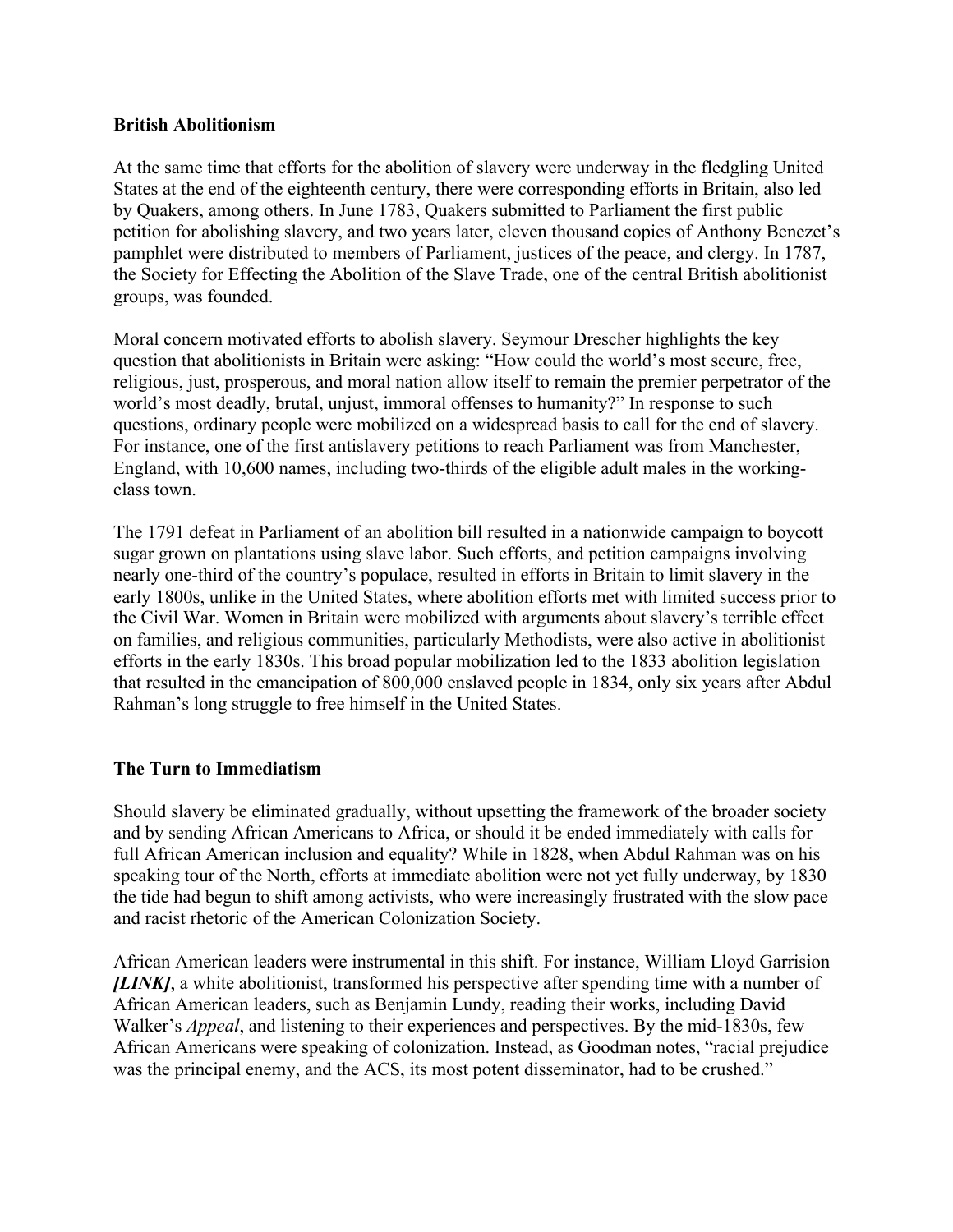African American voices organizing resistance to slavery found willing ears as a confluence of factors came together. Wage labor—in which workers were paid an hourly wage for their work—was more and more common in the North, and white workers seeking to find dignity in their labor found the idea of coerced slavery at odds with the changing economy. In addition, word of the massive mobilizing efforts in Britain had made its way to the United States: change was possible! The Second Great Awakening, a Christian religious revival movement, was taking place about the same time. Methodist, Baptists, and others were holding camp meetings and working for social reform; many saw slavery as the "national sin" against which they needed to struggle.

In 1831 the first national African American convention was held, attended by white abolitionists William Lloyd Garrison and Arthur Tappan, and they worked alongside black leaders to struggle for the end of slavery. Unlike earlier antislavery groups, whose membership was often entirely white, the new immediatist organizations, such as the American Anti-Slavery Society, founded by Garrison and Tappan, included black members, including Frederick Douglass, a key lecturer for the organization, though there were still tensions regarding the full equality of blacks.

These varied streams joined together in a mighty river, and by the late 1830s, there were more than one thousand local organizations working against slavery in the United States, with more than 100,000 members.

## **Frederick Douglass**

**Call-out Quote:** The whole history of the progress of human liberty shows that all concessions yet made to her august claims have been born of earnest struggle. The conflict has been exciting, agitating, all-absorbing, and for the time being, putting all other tumults to silence. It must do this or it does nothing. If there is no struggle there is no progress. Those who profess to favor freedom and yet deprecate agitation are men who want crops without plowing up the ground; they want rain without thunder and lightning. They want the ocean without the awful roar of its many waters.

This struggle may be a moral one, or it may be a physical one, and it may be both moral and physical, but it must be a struggle. Power concedes nothing without a demand. It never did and it never will. Find out just what any people will quietly submit to and you have found out the exact measure of injustice and wrong which will be imposed upon them, and these will continue till they are resisted with either words or blows, or with both. The limits of tyrants are prescribed by the endurance of those whom they oppress.

("The Significance of Emancipation in the West Indies," Canandaigua, New York, 1857)

**Call-out Quote:** "I shall never forget his first speech at the convention--the extraordinary emotion it excited in my own mind—the powerful impression it created upon a crowded auditory, completely taken by surprise—the applause which followed from the beginning to the end of his felicitous remarks. I think I never hated slavery so intensely as at that moment; certainly, my perception of the enormous outrage which is influenced by it, on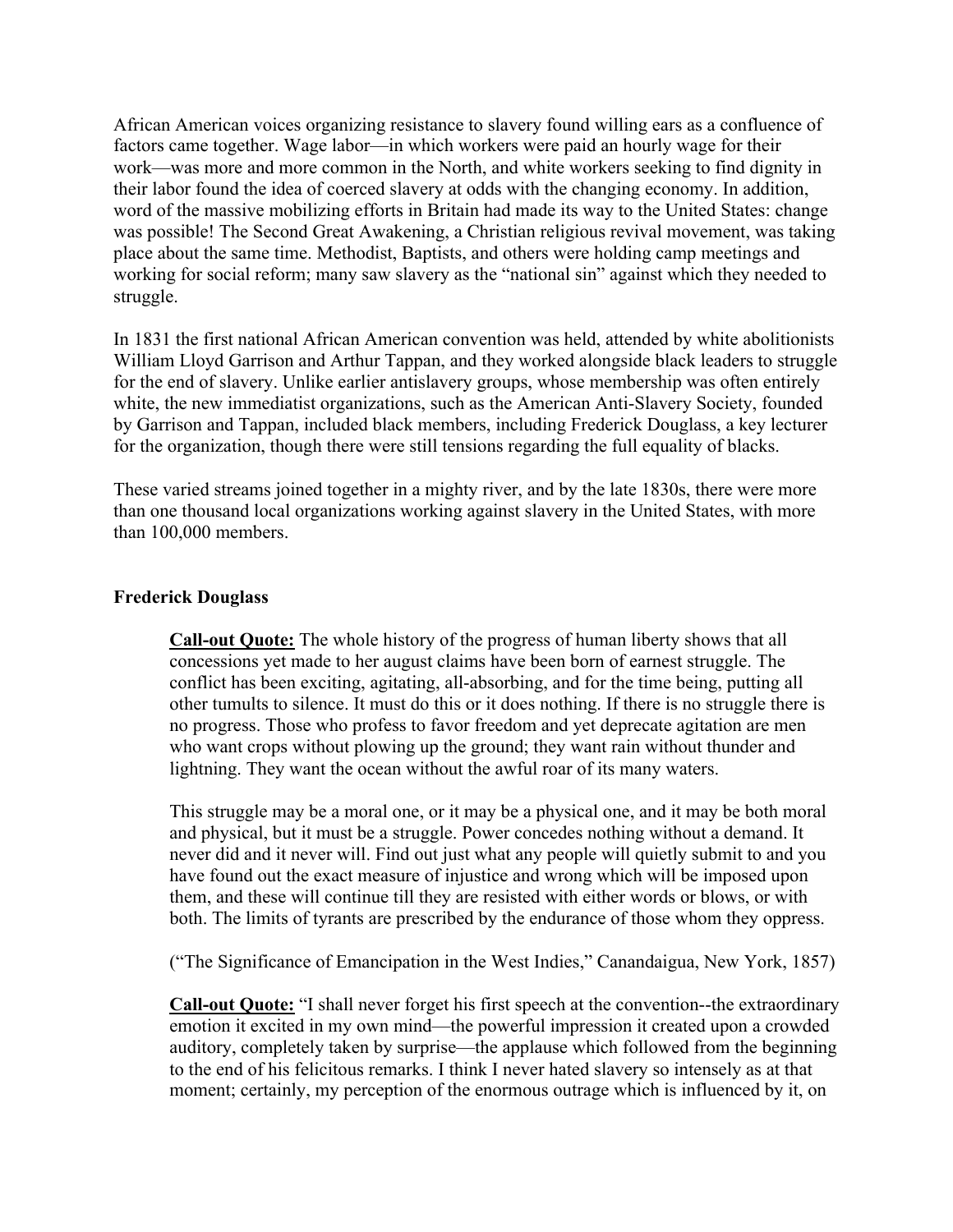the godlike nature of its victims, was rendered far more clear than over. There stood one, in physical proportion and stature commanding and exact—in intellect richly endowed in natural eloquence a prodigy—in a soul manifestly 'created but a little lower than the angels'—yet a slave, ay, a fugitive slave,—trembling for his safety, hardly daring to believe that on the America soil, a single white person could be found who would befriend him at all hazards, for the love of God and humanity! Capable of high attainments as an intellectual and moral being—needing nothing but a comparatively small amount of cultivation to make him an ornament to society and a blessing to his race—by the law of the land, buy the voice of the people, buy the terms of the slaver code, he was only a piece of property, a beast of burden, a chattel personal, nevertheless!"

(William Lloyd Garrison, commenting a speech by Frederick Douglass)

In 1838, when Abdul Rahman passed through Baltimore, Maryland, during his speaking tour of the North, Frederick Douglass was a child enslaved on a nearby plantation. A decade later, in 1838, Douglass had escaped from slavery by running away to the North, where he became a leading figure in both the abolitionist movement and the women's movement. He spoke widely, founded and edited the *North Star* newspaper, and published a noteworthy autobiography, *Narrative of the Life of Frederick Douglass, an American Slave*. He was an active partner with William Lloyd Garrison during the early 1840s, serving as a key lecturer for the American Anti-Slavery Society. By the mid-1840s he split with Garrison and became increasingly involved in political efforts to end slavery through the Free Soil Party and the Liberty Party.

Again and again, like so many other African American activists, Douglass urged the United States to live up to its own ideals. In 1852 he was asked to give a speech celebrating July Fourth, and he used the opportunity to make this point: "What, to the American slave, is your 4th of July? I answer; a day that reveals to him, more than all other days in the year, the gross injustice and cruelty to which he is the constant victim. To him, your celebration is a sham; your boasted liberty, an unholy license; your national greatness, swelling vanity; your sounds of rejoicing are empty and heartless; your denunciation of tyrants, brass fronted impudence; your shouts of liberty and equality, hollow mockery; your prayers and hymns, your sermons and thanksgivings, with all your religious parade and solemnity, are, to Him, mere bombast, fraud, deception, impiety, and hypocrisy—a thin veil to cover up crimes which would disgrace a nation of savages. There is not a nation on the earth guilty of practices more shocking and bloody than are the people of the United States, at this very hour." He noted that the problem was not the principles on which the country's independence was founded. In fact, he explained that they were "saving principles." Rather, the problem was that the country had failed to live them out.

Douglass traveled in many circles, working for justice for all. Like Abdul Rahman, Douglass met with presidents, among them President Lincoln, providing guidance and advice during the Civil War. In 1848 Douglass spoke in favor of women's suffrage at the Seneca Falls Convention, the first convention for women's rights, where he was the only African American in attendance. His voice, along with many others, leaves a lasting legacy for freedom and equality.

## **CALL-OUT QUOTE TO ADD TO WILLIAM LLOYD GARRISON SECTION:**